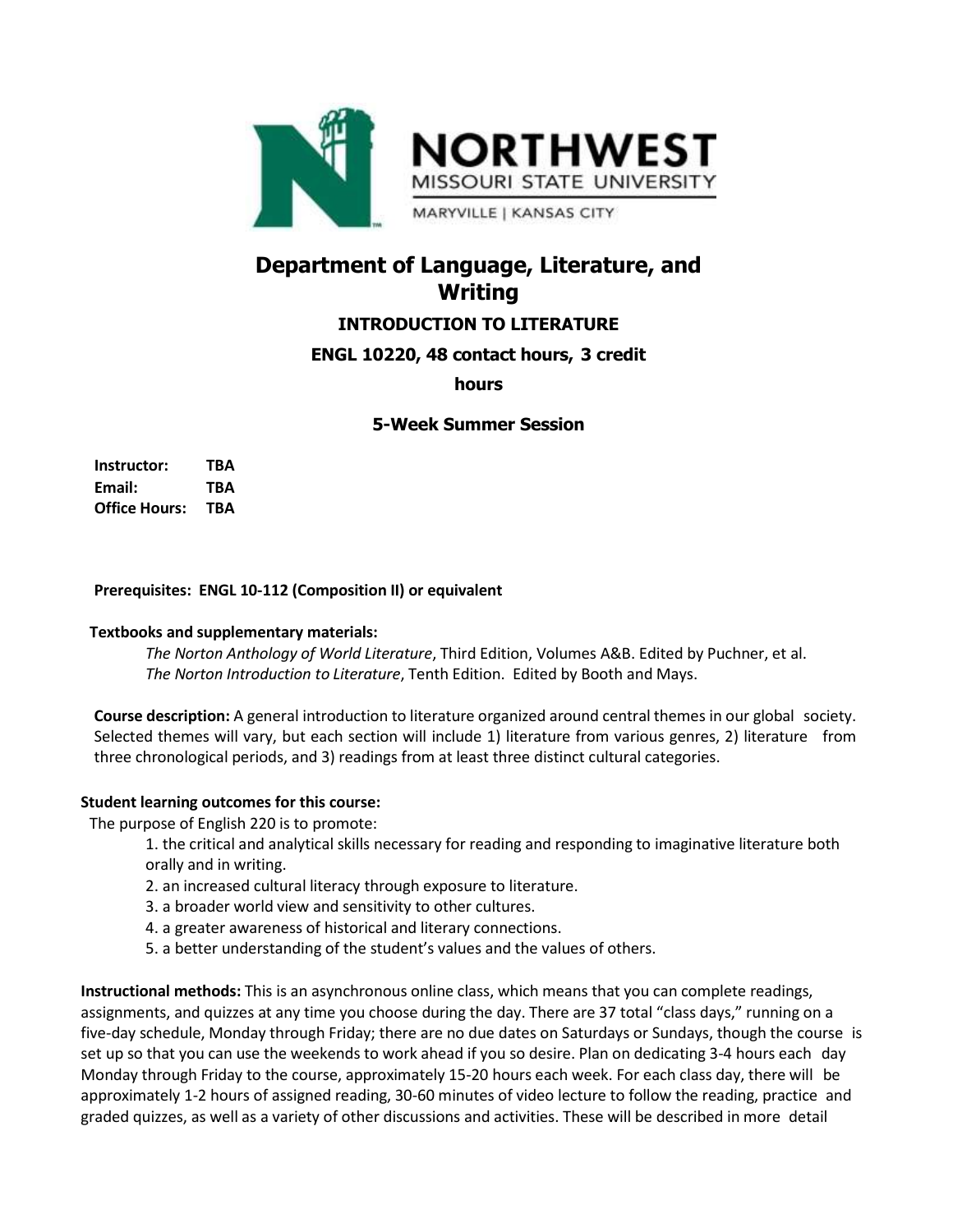below.

#### **Graded course requirements:**

In-Class Attendance Quizzes: 740 points (37 quizzes @ 20 points) In-Class Assignments: 250-300 points (approximately 25-30 @ 10 points) Weekly Writing Assignments 280 points (14 assignments @ 20 points) Final Paper 150 points Final Paper Presentation 50 points

### **Grading scale:**

100-90%—A 89-80%—B 79-70%—C 69-60%—D 59-0%—F

**Video Lectures:** There are a series of video lectures associated with the class. Starting with the second "class day," you will be expected to watch these after reading, and pay careful attention. It is suggested that you take handwritten notes, as you may use your book and handwritten notes on the graded quizzes. There generally is about a half hour to forty-five minutes of video lecture associated with each "class day."

**Graded and practice quizzes:** Over the course of the quarter, there will be graded quizzes for each of the "class days." These provide credit to those who have read the assigned reading and watched its corresponding video lecture(s) prior to the quiz. These are not easy quizzes. To do well on the quizzes, you must come to class prepared and have thoroughly read the assigned material. Additionally, students will find one or more practice quizzes in Northwest Online to complete in preparation for the graded quiz; these practice quizzes, though, are ungraded.

**Additional class assignments:** From time to time, there will be required assignments that you will be asked to complete, which will then be assessed and included as part of your final grade. These assignments will vary from class to class depending on our reading and discussion.

**Mid-week and end-of-week writing assignments:** Over the course of the semester, there will be approximately fourteen writing assignments, two for each week of class. Each of these is based on class readings and discussions. Each will be worth twenty points toward your final grade. Your responses should be half-page to one-page in length (250-300 words) and demonstrate both your mastery of basic writing skills (i.e. capitalization, punctuation, grammar, style, etc.) and also your knowledge of the week's material.

**Final paper:** For your final paper, you will choose one of the following options:

*Creative Writing Project:* Over the course of the semester, you will draft out in class (see in-class assignments above) a handful of creative writing pieces that engage each of the various works studied in class. For this option, continue drafting one of these pieces. Your final project should be a re-writing of one of the works studied in class in a way that challenges your readers to reconsider the text critically. For example, the project could involve rewriting a scene from Bacchae from the perspective of one its minor characters, or re-telling a Shakespeare play as a short story. In doing so, the creative re-telling must demonstrate detailed knowledge of the original (i.e. don't include elements impossible based on the original text) and also push a new and nuanced understanding of the original (i.e. add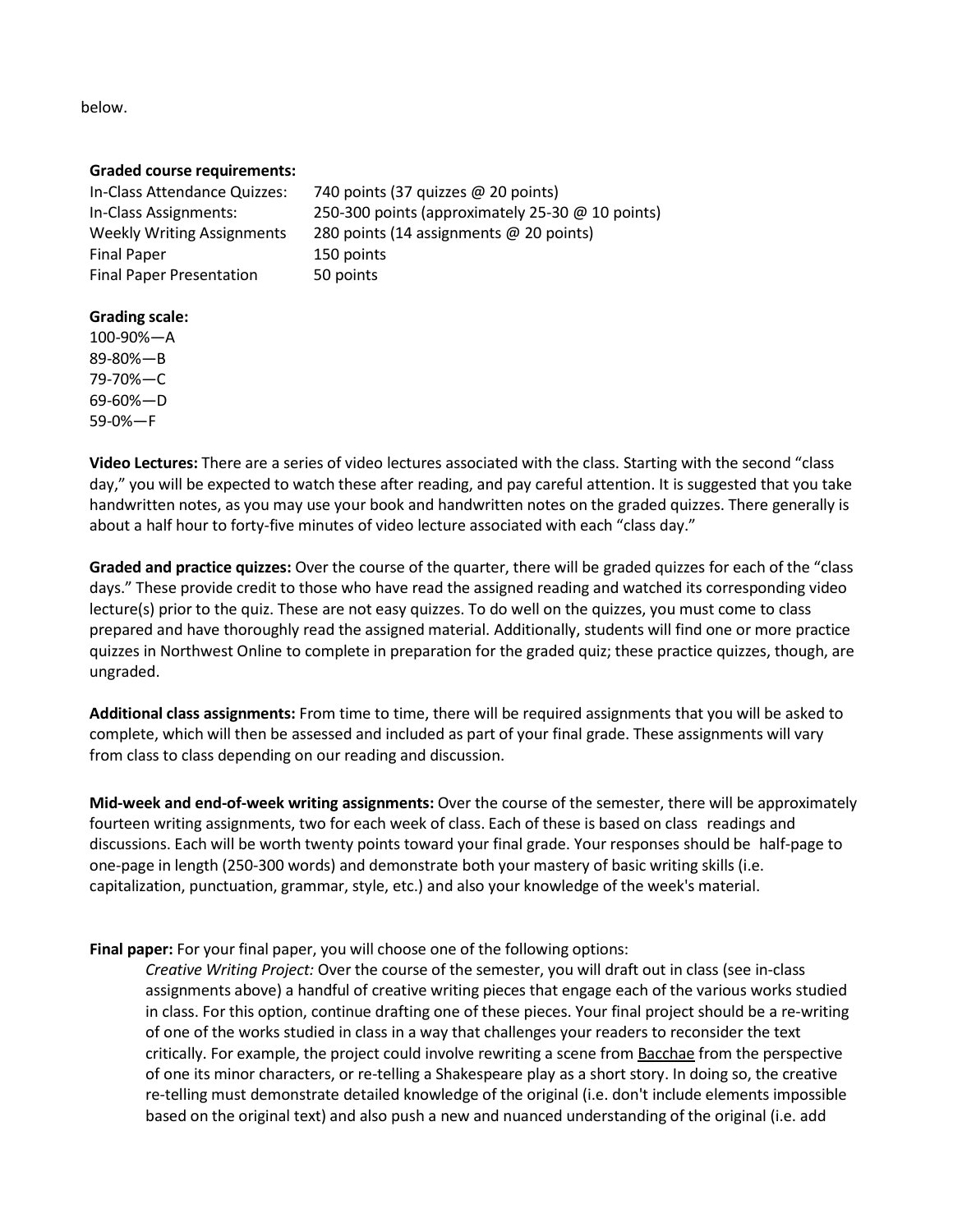something creative to the story to make it your own). The final result needs to be a mixture of both original and novel elements. The paper should be double-spaced, with one-inch margins, in Times New Roman font, size twelve. Your paper should have a title on the front page, centered above your text below your heading according to MLA guidelines. In addition, students will also be expected to create a 2-3 minute PowerPoint presentation that they will share with the class during the final exam period.

*Paper Project*: Over the course of the semester, you will write fourteen one-page weekly writing assignments that ask you to tackle a particular critical problem in each of the works studied in class. For this option, you will advance one of those one-page pieces into a larger paper, address the original prompt in a five-page written analysis. Treat your original weekly assignment as your rough draft. Your paper must have a clear, controlling thesis supported by textual evidence (i.e. quotations from the play). It should be written according to MLA guidelines, with an appropriate heading and correct citation of the text. The paper should be double-spaced, with one-inch margins, in Times New Roman font, size twelve. Your paper should have a title on the front page, centered above your text below your heading according to MLA guidelines. In addition, students will also be expected to create a 2-3 minute PowerPoint presentation (detailing their thesis and supporting evidence) that they will share with the class during the final exam period. Any instances of academic dishonesty will result in a score of zero and will be reported to the provost; further, instances of academic dishonesty may result in dismissal from and failure in the course.

**Reading Schedule:** Please note that the schedule below is accurate as of the first day of class; however it is subject to change as the semester progresses. Log in to Canvas for the most up-to-date version and pay careful attention to in-class announcements and email.

|         | <b>Monday</b>                                                                             | <b>Tuesday</b>                | Wednesday   | <b>Thursday</b> | Friday                    |
|---------|-------------------------------------------------------------------------------------------|-------------------------------|-------------|-----------------|---------------------------|
| Week #1 | <b>Class Introductions</b><br>First Day Activity: Adichie and<br>Danger of a Single Story | Introduction to Greek Tragedy | Agamemnon   | Agamemnon       | Oedipus Rex               |
| Week #2 | Oedipus Rex                                                                               | Bacchae                       | Bacchae     | Midsummer 1     | Midsummer 2               |
| Week #3 | Midsummer 3                                                                               | Midsummer 4                   | Midsummer 5 | Hamlet 1        | Hamlet 2                  |
| Week #4 | Hamlet 3                                                                                  | Hamlet 4                      | Hamlet 5    | Streetcar       | Streetcar                 |
| Week #5 | Streetcar                                                                                 | Raisin                        | Raisin      | Raisin          | Final Exam/Final<br>Paper |

**University communications:** Students are required to use their Northweststudent email account for any correspondence within the university. Students are also highly advised to check their email and CatPAWS accounts on a regular basis.

**Administrative drop:** An instructor may request the Office of the Registrar delete a student from a course roster if the student has not met the prerequisite for the course as stated in the catalog, or as a result of nonattendance in the course. In other words, if you miss many sessions, you may well be dropped from the class.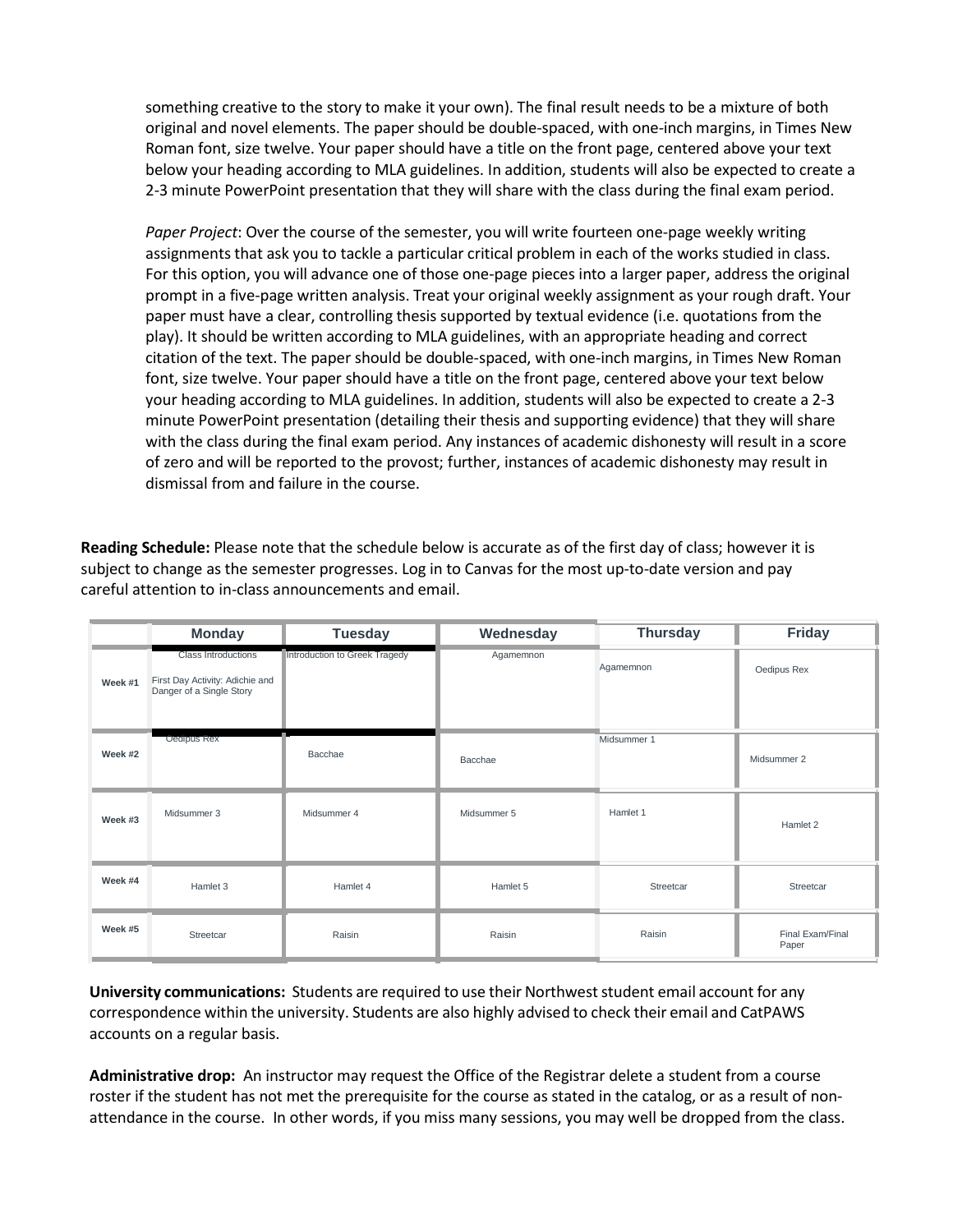**Statement of commitment to social justice:** The Department of Language, Literature, and Writing recognizes language and literacy as fundamental tools of cultural understanding and participation. Reading and writing are activities that require a purposeful engagement with the values and beliefs that underpin our identities, and which create and foster spaces for all individuals to participate in local and global communities, including those with which they may differ the most. We are committed to civil discourse and the well-being of all our students, faculty and staff. As such, we are committed to an educational environment—curricula, teaching and assessment methods, and support services—that promote understanding of diverse populations and individual difference.

**Assessment methods:** Student learning outcomes—and, consequently, progress toward Northwest Core competencies—will be assessed through evaluation of writing projects and other individual and group assignments as described above.

**Academic integrity policy:** The students, faculty, and staff at Northwest endeavor to sustain an environment that values honesty in academic work, that acknowledges the authorized aid provided by and intellectual contributions of others, and that enables equitable student evaluation. Sustaining academic integrity at Northwest is the responsibility of the entire university community. The value of the educational experience, the reputation of Northwest's courses of study and degrees, and the university's mission of ensuring student success—each of these depends on diffuse academic integrity. Students bear the responsibility of performing with academic integrity in all academic situations. Students should be especially attentive to academic integrity whenever submitting academic work for evaluation, honors, or publication.

Students are responsible for understanding the eight areas of academic behavior which violate the Code of Academic Integrity: (1) knowingly obtaining unauthorized aid or information; (2) knowingly giving unauthorized aid or information; (3) committing plagiarism from written, electronic, or internet sources; (4) misrepresenting facts or data; (5) offering bribes; (6) using library resources unethically; (7) using computer resources unethically; and (8) knowingly assisting in any of the above practices.

Any student who violates the Code of Academic Integrity may receive a course-level sanction, such as failure of the course, and review by the Academic Integrity Panel at Northwest, which may recommend administrative sanctions, including dismissal from the university.

Please refer to the following link to view Northwest Missouri State University's Academic Integrity Policy: <http://www.nwmissouri.edu/policies/academics/Academic-Integrity.pdf>

**Special accommodations policy:** Northwest Missouri State University complies with Section 504 of the Rehabilitation Act of 1973 and the American with Disabilities Act of 1990. If a student has a disability that qualifies under the ADAAA and requires accommodations, he/she/they should contact the Office for Equity and Accessibility for information on appropriate policies and procedures. Disabilities covered by the ADA may include learning, psychiatric, physical disabilities, or chronic health disorders. Students requiring special classroom accommodations should meet with me during office hours so that we can discuss how to meet your needs this semester. Prior to our meeting be sure you have met with Pat Wyatt in the Proctoring Center in OL 242 on the 2nd floor of Owens Library. You can also contact the office at 660.562.1639, or email at [pjp@nwmissouri.edu](mailto:pjp@nwmissouri.edu) or [ADA@nwmissouri.edu.](mailto:ADA@nwmissouri.edu) If you have been approved for an accommodation, if you have emergency medical information to share with me, or if you need special arrangements in case the building must be evacuated, please inform me immediately.

**Non-discrimination and anti-harassment policy:** Northwest Missouri State University (the "University") is committed to maintaining an environment for all faculty, staff, students, and third parties that is free of illegal